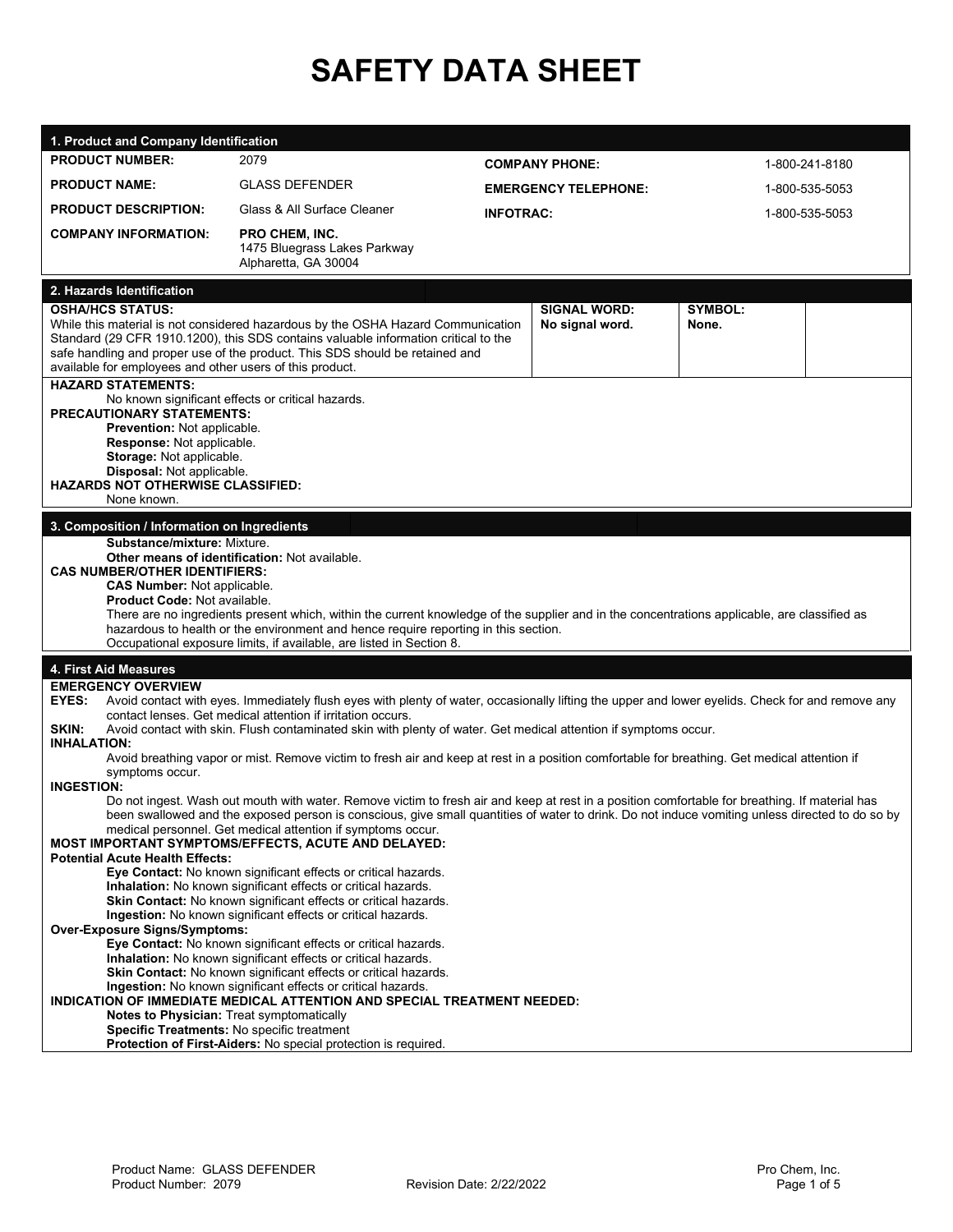### **5. Fire-Fighting Measures**

#### **SUITABLE FIRE EXTINGUISHING MEDIA:**

Use an extinguishing agent suitable for the surrounding fire.

**UNSUITABLE FIRE EXTINGUISHING MEDIA:**  None known.

# **SPECIFIC HAZARDS ARISING FROM THE CHEMICAL:**

No specific fire or explosion hazard.

# **HAZARDOUS THERMAL DECOMPOSITION PRODUCTS:**

No specific data.

**SPECIFIC FIRE-FIGHTING METHODS:** No special protection is required.

#### **SPECIAL PROTECTIVE EQUIPMENT FOR FIREFIGHTERS:**

Fire-fighters should wear appropriate protective equipment and self-contained breathing apparatus (SCBA) with a full face-piece operated in positive pressure mode.

# **6. Accidental Release Measures**

# **PERSONAL PRECAUTIONS:**

**For non-emergency personnel:** Put on appropriate personal protective equipment.

**For emergency responders:** If specialized clothing is required to deal with the spillage, take note of any information in Section 8 on suitable and unsuitable materials. See also the information in "For non-emergency personnel".

#### **ENVIRONMENTAL PRECAUTIONS:**

Avoid dispersal of spilled material and runoff and contact with soil, waterways, drains and sewers. Inform the relevant authorities if the product has caused environmental pollution (sewers, waterways, soil or air).

# **METHODS & MATERIALS FOR CONTAINMENT & CLEANUP:**

**Spill:** Stop leak if without risk. Move containers from spill area. Prevent entry into sewers, water courses, basements or confined areas. Wash spillages into an effluent treatment plant or proceed as follows. Contain and collect spillage with non-combustible, absorbent material e.g. sand, earth, vermiculite or diatomaceous earth and place in container for disposal according to local regulations (see Section 13). Dispose of via a licensed waste disposal contractor.

**Note:** see Section 1 for emergency contact information and Section 13 for waste disposal.

### **7. Handling and Storage**

#### **SAFE HANDLING**

#### **PROTECTIVE MEASURES:**

Put on appropriate personal protective equipment (see Section 8).

**ADVICE ON GENERAL OCCUPATIONAL HYGIENE:** 

Eating, drinking and smoking should be prohibited in areas where this material is handled, stored and processed. Workers should wash hands and face before eating, drinking and smoking. See also Section 8 for additional information on hygiene measures.

#### **SAFE STORAGE & INCOMPATIBILITIES:**

Store in accordance with local regulations. Store in original container protected from direct sunlight in a dry, cool and well-ventilated area, away from incompatible materials (see Section 10) and food and drink. Keep container tightly closed and sealed until ready for use. Containers that have been opened must be carefully resealed and kept upright to prevent leakage. Do not store in unlabeled containers. Use appropriate containment to avoid environmental contamination.

#### **8. Exposure Controls / Personal Protection PERSONAL PROTECTIVE EQUIPMENT:**



**Eye/Face Protection:** Safety eyewear complying with an approved standard should be used when a risk assessment indicates this is necessary to avoid exposure to liquid splashes, mists, gases or dusts.

# **Skin Protection:**

Hand Protection: Not required under normal conditions of use.

Body Protection: No special protective clothing is required.

Other Skin Protection: Appropriate footwear and any additional skin protection measures should be selected based on the task being performed and the risks involved and should be approved by a specialist before handling this product.

# **Respiratory Protection:** Not required.

**General Hygiene Considerations:** Wash hands, forearms and face thoroughly after handling chemical products, before eating, smoking and using the lavatory and at the end of the working period. Ensure that eyewash stations and safety showers are close to the workstation location. **CONTROL PARAMETERS**

# **OCCUPATIONAL EXPOSURE LIMITS:**

None.

#### **APPROPRIATE ENGINEERING CONTROLS:**

No special ventilation requirements. Good general ventilation should be sufficient to control worker exposure to airborne contaminants. **ENVIRONMENTAL EXPOSURE:**

**Controls:** Emissions from ventilation or work process equipment should be checked to ensure they comply with the requirements of environmental protection legislation.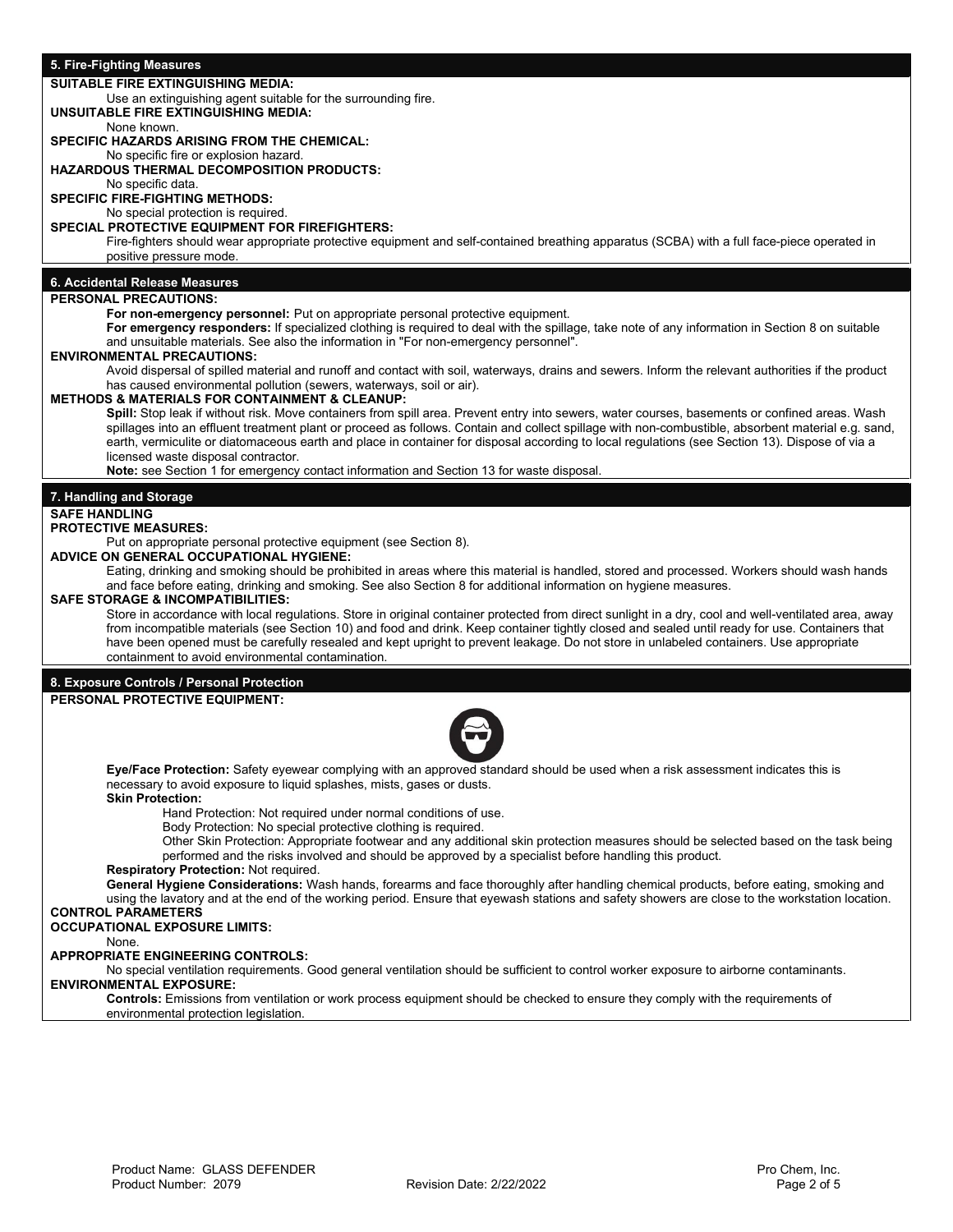| 9. Physical & Chemical Properties                                                                                                                              |                                                                                                                                       |                                                                                                      |                   |  |  |  |
|----------------------------------------------------------------------------------------------------------------------------------------------------------------|---------------------------------------------------------------------------------------------------------------------------------------|------------------------------------------------------------------------------------------------------|-------------------|--|--|--|
| <b>Physical State:</b>                                                                                                                                         | Liquid. [Clear.]                                                                                                                      | Flammability(solid/gas):                                                                             | Non-flammable.    |  |  |  |
| Color:                                                                                                                                                         | None.                                                                                                                                 | Lower and Upper Explosive (Flammable) Limits:                                                        | Not applicable.   |  |  |  |
| Odor:                                                                                                                                                          | None.                                                                                                                                 | <b>Vapor Density:</b>                                                                                | Not applicable.   |  |  |  |
| <b>Odor Threshold:</b>                                                                                                                                         | Not applicable.                                                                                                                       | Vapor Pressure:                                                                                      | Not applicable.   |  |  |  |
| pH:                                                                                                                                                            | 6 [Conc. (% w/w): 1%]                                                                                                                 | <b>Relative Density:</b>                                                                             | 1                 |  |  |  |
| <b>Melting Point:</b>                                                                                                                                          | Not applicable.                                                                                                                       | Solubility:                                                                                          | Soluble in water. |  |  |  |
| <b>Boiling Point:</b>                                                                                                                                          | 100°C (212°F)                                                                                                                         | Solubility in water:                                                                                 | Soluble.          |  |  |  |
| Viscosity:                                                                                                                                                     | Water.                                                                                                                                | <b>Auto-Ignition Temp:</b>                                                                           | Not applicable.   |  |  |  |
| <b>Flash Point:</b>                                                                                                                                            | Non-flammable.                                                                                                                        | <b>Decomposition Temp:</b>                                                                           | Not available.    |  |  |  |
| <b>Evaporation Rate:</b><br>SADT:                                                                                                                              | 1 (Water = $1$ )<br>Not available.                                                                                                    | <b>Burning Time:</b>                                                                                 | Not applicable.   |  |  |  |
| Partition Coeff(n-octanol/water):                                                                                                                              | Not available.                                                                                                                        | <b>Burning Rate:</b>                                                                                 | Not applicable.   |  |  |  |
|                                                                                                                                                                |                                                                                                                                       |                                                                                                      |                   |  |  |  |
| 10. Stability & Reactivity Information                                                                                                                         |                                                                                                                                       |                                                                                                      |                   |  |  |  |
| <b>REACTIVITY:</b>                                                                                                                                             |                                                                                                                                       |                                                                                                      |                   |  |  |  |
|                                                                                                                                                                | No specific test data related to reactivity available for this product or its ingredients.                                            |                                                                                                      |                   |  |  |  |
| <b>CHEMICAL STABILITY:</b>                                                                                                                                     |                                                                                                                                       |                                                                                                      |                   |  |  |  |
| The product is stable.<br><b>POSSIBILITY OF HAZARDOUS REACTIONS:</b>                                                                                           |                                                                                                                                       |                                                                                                      |                   |  |  |  |
|                                                                                                                                                                | Under normal conditions of storage and use, hazardous reactions will not occur.                                                       |                                                                                                      |                   |  |  |  |
| <b>CONDITIONS TO AVOID:</b>                                                                                                                                    |                                                                                                                                       |                                                                                                      |                   |  |  |  |
| No specific data.                                                                                                                                              |                                                                                                                                       |                                                                                                      |                   |  |  |  |
| <b>INCOMPATIBLE MATERIALS:</b>                                                                                                                                 |                                                                                                                                       |                                                                                                      |                   |  |  |  |
| <b>HAZARDOUS DECOMPOSITION PRODUCTS:</b>                                                                                                                       | Reactive or incompatible with the following materials: oxidizing materials.                                                           |                                                                                                      |                   |  |  |  |
|                                                                                                                                                                |                                                                                                                                       | Under normal conditions of storage and use, hazardous decomposition products should not be produced. |                   |  |  |  |
|                                                                                                                                                                |                                                                                                                                       |                                                                                                      |                   |  |  |  |
| 11. Toxicological Information                                                                                                                                  |                                                                                                                                       |                                                                                                      |                   |  |  |  |
| <b>INFORMATION ON TOXICOLOGICAL EFFECTS</b>                                                                                                                    |                                                                                                                                       |                                                                                                      |                   |  |  |  |
| <b>ACUTE TOXICITY:</b>                                                                                                                                         |                                                                                                                                       |                                                                                                      |                   |  |  |  |
| There is no applicable data.<br>IRRITATION/CORROSION:                                                                                                          |                                                                                                                                       |                                                                                                      |                   |  |  |  |
| There is no applicable data.                                                                                                                                   |                                                                                                                                       |                                                                                                      |                   |  |  |  |
| <b>SENSITIZATION:</b>                                                                                                                                          |                                                                                                                                       |                                                                                                      |                   |  |  |  |
| There is no applicable data.                                                                                                                                   |                                                                                                                                       |                                                                                                      |                   |  |  |  |
| <b>MUTAGENICITY:</b>                                                                                                                                           |                                                                                                                                       |                                                                                                      |                   |  |  |  |
| There is no applicable data.<br><b>CARCINOGENICITY:</b>                                                                                                        |                                                                                                                                       |                                                                                                      |                   |  |  |  |
| There is no applicable data.                                                                                                                                   |                                                                                                                                       |                                                                                                      |                   |  |  |  |
| <b>TERATOGENICITY:</b>                                                                                                                                         |                                                                                                                                       |                                                                                                      |                   |  |  |  |
| There is no applicable data.                                                                                                                                   |                                                                                                                                       |                                                                                                      |                   |  |  |  |
| <b>REPRODUCTIVE TOXICITY:</b>                                                                                                                                  |                                                                                                                                       |                                                                                                      |                   |  |  |  |
| There is no applicable data.<br><b>SPECIFIC TARGET ORGAN TOXICITY -single exposure:</b>                                                                        |                                                                                                                                       |                                                                                                      |                   |  |  |  |
| There is no applicable data.                                                                                                                                   |                                                                                                                                       |                                                                                                      |                   |  |  |  |
| <b>SPECIFIC TARGET ORGAN TOXICITY -repeated exposure:</b>                                                                                                      |                                                                                                                                       |                                                                                                      |                   |  |  |  |
| There is no applicable data.                                                                                                                                   |                                                                                                                                       |                                                                                                      |                   |  |  |  |
| <b>ASPIRATION HAZARD:</b>                                                                                                                                      |                                                                                                                                       |                                                                                                      |                   |  |  |  |
| There is no applicable data.<br><b>INFORMATION ON THE LIKELY ROUTES OF EXPOSURE:</b>                                                                           |                                                                                                                                       |                                                                                                      |                   |  |  |  |
| Routes of entry anticipated: Oral, Dermal, Inhalation.                                                                                                         |                                                                                                                                       |                                                                                                      |                   |  |  |  |
| POTENTIAL ACUTE HEALTH EFFECTS:                                                                                                                                |                                                                                                                                       |                                                                                                      |                   |  |  |  |
| Inhalation: No known significant effects or critical hazards.<br>Skin Contact: No known significant effects or critical hazards.                               |                                                                                                                                       |                                                                                                      |                   |  |  |  |
|                                                                                                                                                                | Eye Contact: No known significant effects or critical hazards.                                                                        |                                                                                                      |                   |  |  |  |
|                                                                                                                                                                | Ingestion: No known significant effects or critical hazards.                                                                          |                                                                                                      |                   |  |  |  |
| SYMPTOMS RELATED TO THE PHYSICAL. CHEMICAL AND TOXICOLOGICAL CHARACTERISTICS:                                                                                  |                                                                                                                                       |                                                                                                      |                   |  |  |  |
| Inhalation: No known significant effects or critical hazards.                                                                                                  |                                                                                                                                       |                                                                                                      |                   |  |  |  |
| Skin Contact: No known significant effects or critical hazards.<br>Eye Contact: No known significant effects or critical hazards.                              |                                                                                                                                       |                                                                                                      |                   |  |  |  |
| Ingestion: No known significant effects or critical hazards.                                                                                                   |                                                                                                                                       |                                                                                                      |                   |  |  |  |
|                                                                                                                                                                |                                                                                                                                       | DELAYED AND IMMEDIATE EFFECTS AND ALSO CHRONIC EFFECTS FROM SHORT AND LONG TERM EXPOSURE             |                   |  |  |  |
| <b>SHORT TERM EXPOSURE:</b>                                                                                                                                    |                                                                                                                                       |                                                                                                      |                   |  |  |  |
| Potential Immediate Effects: No known significant effects or critical hazards.<br>Potential Delayed Effects: No known significant effects or critical hazards. |                                                                                                                                       |                                                                                                      |                   |  |  |  |
| <b>LONG TERM EXPOSURE:</b>                                                                                                                                     |                                                                                                                                       |                                                                                                      |                   |  |  |  |
|                                                                                                                                                                | Potential Immediate Effects: No known significant effects or critical hazards.                                                        |                                                                                                      |                   |  |  |  |
|                                                                                                                                                                | Potential Delayed Effects: No known significant effects or critical hazards.                                                          |                                                                                                      |                   |  |  |  |
| POTENTIAL CHRONIC HEALTH EFFECTS:                                                                                                                              |                                                                                                                                       |                                                                                                      |                   |  |  |  |
| General: No known significant effects or critical hazards.                                                                                                     |                                                                                                                                       |                                                                                                      |                   |  |  |  |
|                                                                                                                                                                | Carcinogenicity: No known significant effects or critical hazards.<br>Mutagenicity: No known significant effects or critical hazards. |                                                                                                      |                   |  |  |  |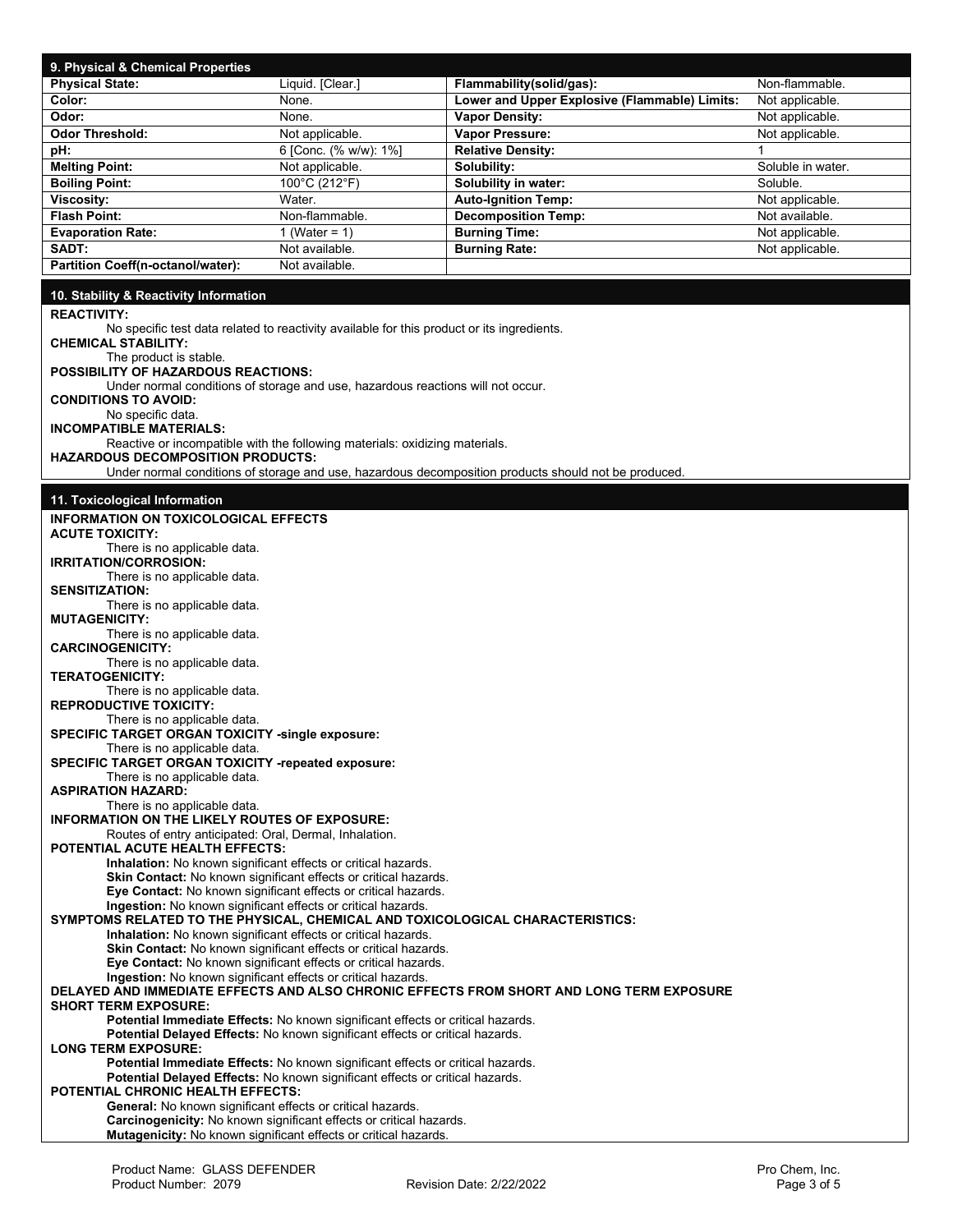| Teratogenicity: No known significant effects or critical hazards.<br>Developmental Effects: No known significant effects or critical hazards.<br>Fertility Effects: No known significant effects or critical hazards.<br><b>NUMERICAL MEASURES OF TOXICITY</b><br><b>ACUTE TOXICITY ESTIMATES:</b><br>There is no applicable data. |                                                                                                                                                                                                                                                                                                                                                                                                                                                                                                                                                                                                                                                                                                                                                                                                                                                                                                                          |  |  |  |  |
|------------------------------------------------------------------------------------------------------------------------------------------------------------------------------------------------------------------------------------------------------------------------------------------------------------------------------------|--------------------------------------------------------------------------------------------------------------------------------------------------------------------------------------------------------------------------------------------------------------------------------------------------------------------------------------------------------------------------------------------------------------------------------------------------------------------------------------------------------------------------------------------------------------------------------------------------------------------------------------------------------------------------------------------------------------------------------------------------------------------------------------------------------------------------------------------------------------------------------------------------------------------------|--|--|--|--|
|                                                                                                                                                                                                                                                                                                                                    | 12. Ecological Information                                                                                                                                                                                                                                                                                                                                                                                                                                                                                                                                                                                                                                                                                                                                                                                                                                                                                               |  |  |  |  |
| <b>TOXICITY:</b>                                                                                                                                                                                                                                                                                                                   |                                                                                                                                                                                                                                                                                                                                                                                                                                                                                                                                                                                                                                                                                                                                                                                                                                                                                                                          |  |  |  |  |
|                                                                                                                                                                                                                                                                                                                                    | There is no data available.<br><b>PERSISTENCE AND DEGRADABILITY:</b><br>There is no data available.                                                                                                                                                                                                                                                                                                                                                                                                                                                                                                                                                                                                                                                                                                                                                                                                                      |  |  |  |  |
| <b>BIOACCUMULATIVE POTENTIAL:</b><br>There is no data available.                                                                                                                                                                                                                                                                   |                                                                                                                                                                                                                                                                                                                                                                                                                                                                                                                                                                                                                                                                                                                                                                                                                                                                                                                          |  |  |  |  |
| <b>MOBILITY IN SOIL:</b>                                                                                                                                                                                                                                                                                                           |                                                                                                                                                                                                                                                                                                                                                                                                                                                                                                                                                                                                                                                                                                                                                                                                                                                                                                                          |  |  |  |  |
| Soil/water partition coefficient (Koc): There is no data available.<br><b>OTHER ADVERSE EFFECTS:</b><br>No known significant effects or critical hazards.                                                                                                                                                                          |                                                                                                                                                                                                                                                                                                                                                                                                                                                                                                                                                                                                                                                                                                                                                                                                                                                                                                                          |  |  |  |  |
|                                                                                                                                                                                                                                                                                                                                    | 13. Disposal Consideration                                                                                                                                                                                                                                                                                                                                                                                                                                                                                                                                                                                                                                                                                                                                                                                                                                                                                               |  |  |  |  |
|                                                                                                                                                                                                                                                                                                                                    | <b>DISPOSAL METHODS:</b><br>The generation of waste should be avoided or minimized wherever possible. Disposal of this product, solutions and any by-products should<br>comply with the requirements of environmental protection and waste disposal legislation and any regional local authority requirements. Dispose<br>of surplus and non-recyclable products via a licensed waste disposal contractor. Waste should not be disposed of untreated to the sewer unless<br>fully compliant with the requirements of all authorities with jurisdiction. Waste packaging should be recycled. Incineration or landfill should only<br>be considered when recycling is not feasible. This material and its container must be disposed of in a safe way. Empty containers or liners may<br>retain some product residues. Avoid dispersal of spilled material and runoff and contact with soil, waterways, drains and sewers. |  |  |  |  |
|                                                                                                                                                                                                                                                                                                                                    |                                                                                                                                                                                                                                                                                                                                                                                                                                                                                                                                                                                                                                                                                                                                                                                                                                                                                                                          |  |  |  |  |
| DOT:                                                                                                                                                                                                                                                                                                                               | 14. Transportation Information<br><b>UN Number: Not regulated.</b><br><b>UN Proper Shipping Name: -</b><br>Transport Hazard Class(es): -<br>Packing Group: -<br><b>Environmental Hazard: No</b>                                                                                                                                                                                                                                                                                                                                                                                                                                                                                                                                                                                                                                                                                                                          |  |  |  |  |
| IATA:                                                                                                                                                                                                                                                                                                                              | <b>UN Number: Not regulated.</b><br><b>UN Proper Shipping Name: -</b><br>Transport Hazard Class(es): -<br><b>Packing Group: -</b><br><b>Environmental Hazard: No</b>                                                                                                                                                                                                                                                                                                                                                                                                                                                                                                                                                                                                                                                                                                                                                     |  |  |  |  |
| <b>IMDG:</b>                                                                                                                                                                                                                                                                                                                       | <b>UN Number: Not regulated.</b><br><b>UN Proper Shipping Name: -</b><br>Transport Hazard Class(es): -<br>Packing Group: -<br><b>Environmental Hazard: No</b>                                                                                                                                                                                                                                                                                                                                                                                                                                                                                                                                                                                                                                                                                                                                                            |  |  |  |  |
|                                                                                                                                                                                                                                                                                                                                    | Special Precautions for User: Transport within user's premises: always transport in closed containers that are upright and secure. Ensure that<br>persons transporting the product know what to do in the event of an accident or spillage.<br>Transport in bulk according to Annex II of MARPOL 73/78 and the IBC Code: Not available.                                                                                                                                                                                                                                                                                                                                                                                                                                                                                                                                                                                  |  |  |  |  |
|                                                                                                                                                                                                                                                                                                                                    | 15. Regulatory Information                                                                                                                                                                                                                                                                                                                                                                                                                                                                                                                                                                                                                                                                                                                                                                                                                                                                                               |  |  |  |  |
| <b>SARA 302/304</b><br><b>SARA 311/312</b>                                                                                                                                                                                                                                                                                         | <b>U.S. FEDERAL REGULATIONS:</b><br>TSCA 8(a) CDR Exempt/Partial Exemption: Not determined.<br>United States Inventory (TSCA 8b): All components are listed or exempted.<br>Clean Air Act Section 112 (b) Hazardous Air Pollutants (HAPs): Not listed.<br>Clean Air Act Section 602 Class I Substances: Not listed.<br>Clean Air Act Section 602 Class II Substances: Not listed.<br>DEA List I Chemicals (Precursor Chemicals): Not listed.<br>DEA List II Chemicals (Essential Chemicals): Not listed.<br><b>Composition/information on ingredients:</b> No products were found.<br>SARA 304 RQ: Not applicable.<br><b>Classification: Not applicable.</b>                                                                                                                                                                                                                                                             |  |  |  |  |
|                                                                                                                                                                                                                                                                                                                                    | Composition/information on ingredients: No products were found.<br><b>U.S. STATE REGULATIONS:</b><br>Massachusetts: None of the components are listed.<br>New York: None of the components are listed.<br>New Jersey: None of the components are listed.<br>Pennsylvania: None of the components are listed.<br>California Prop.65: No products were found.                                                                                                                                                                                                                                                                                                                                                                                                                                                                                                                                                              |  |  |  |  |